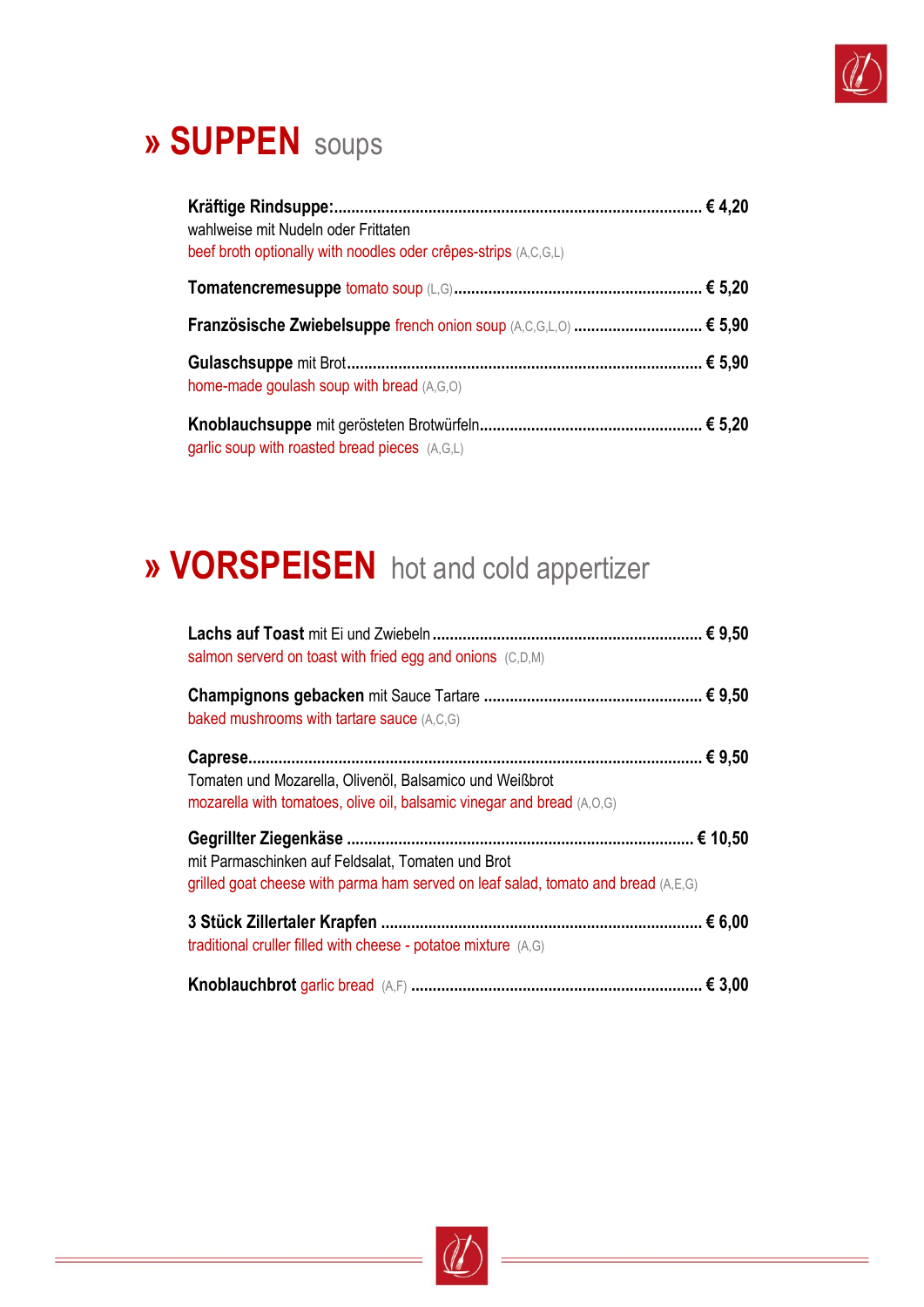



| mixed salad small(C,G,O,M)                                                                                                                                     |
|----------------------------------------------------------------------------------------------------------------------------------------------------------------|
| Gemischter Salat mit gegrillten Putenfiletstreifen<br>mixed salad with grilled turkey hen stripes (C,G,O,M)                                                    |
| Blattsalat mit gebackenem Hühnerfilet, Kernöl<br>baked chicken stripes on salad with seed oil (A,C,G,H,O,M)                                                    |
| mit Tomaten, gebratenen Champignons, Walnüsse und frischen Parmesan<br>rocket salad with tomatoes, mushrooms, walnut and parmesan (C,E,G,H,O,M)                |
| Blattsalat, Gurken, Tomaten, Zwiebel, Paprikaschoten, Oliven und Schafskäe<br>Leaf salad, cucumbers, tomatoes, onions, peppers, olives, sheep-cheese (C,G,O,M) |
| Blattsalat mit hausgemachten Pressknödeln und Sauerrahm Dip<br>Leaf salad with homemade cheese-potato-curd dumpling and sour cream dip (C,E,G,H,O,M)           |

# **» FÜR UNSERE KLEINEN GÄSTE** childs menue

| mit Pommes frites<br>small Viennese Schnitzel with chips (A,C,G)                |  |
|---------------------------------------------------------------------------------|--|
| chicken nuggets with chips (A,C,G)                                              |  |
| Spaghetti mit Tomaten-Fleischsauce<br>spaghetti with tomato-meat sauce (A,C,G)  |  |
| mit Salatkranz und Ketchup<br>ham and cheese toast with salad and ketchup (A,G) |  |
| grilled sausage with chips $(A, C, G)$                                          |  |

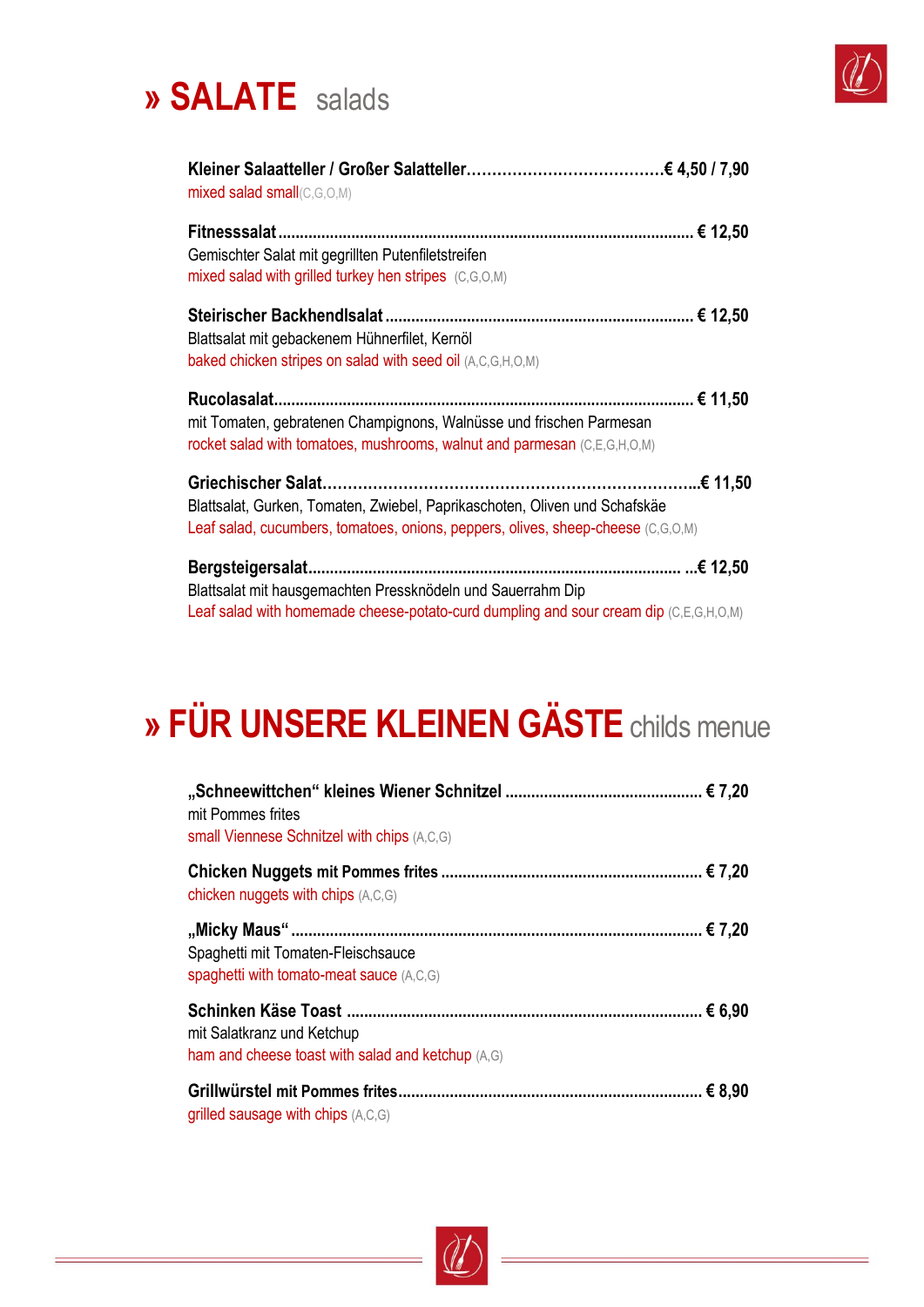

# **» NUDELGERICHTE & VEGETARISCH**

noodels & vegetarian

- **» SPAGHETTI**
- **» PENNE**

#### **DAZU WÄHLEN SIE » » » »**

| mit Tomaten-Fleischsauce und Parmesan                          |
|----------------------------------------------------------------|
| with tomato-meat sauce and parmesan (A,C,G)                    |
|                                                                |
| mit Tomatensauce                                               |
| with tomato sauce (A,C,F,G)                                    |
|                                                                |
| mit Speck, Sahnesauce und Käse                                 |
| with bacon, cream sauce and cheese (A,C,F,G)                   |
|                                                                |
|                                                                |
| mit Olivenöl, Knoblauch, Pfefferoni und Petersilie             |
| with olive oil, garlic, pepperoni and parsley (A,C)            |
|                                                                |
| with seafood wear and cream sauce (A,B,C,D,H,R)                |
|                                                                |
|                                                                |
| mit Tomatensauce, Zwiebel, Pfefferoni und Chili                |
| with tomato-sauce, onions, pepperoni and chili (A,C)           |
|                                                                |
| (A, C, G)                                                      |
|                                                                |
|                                                                |
| special kind of homemade pasta with cheese and onion (A,C,F,G) |
|                                                                |
|                                                                |
| mit Rösti & Spiegelei                                          |
| vegetable plate with fried grated potatoes and fried egg (A,C) |

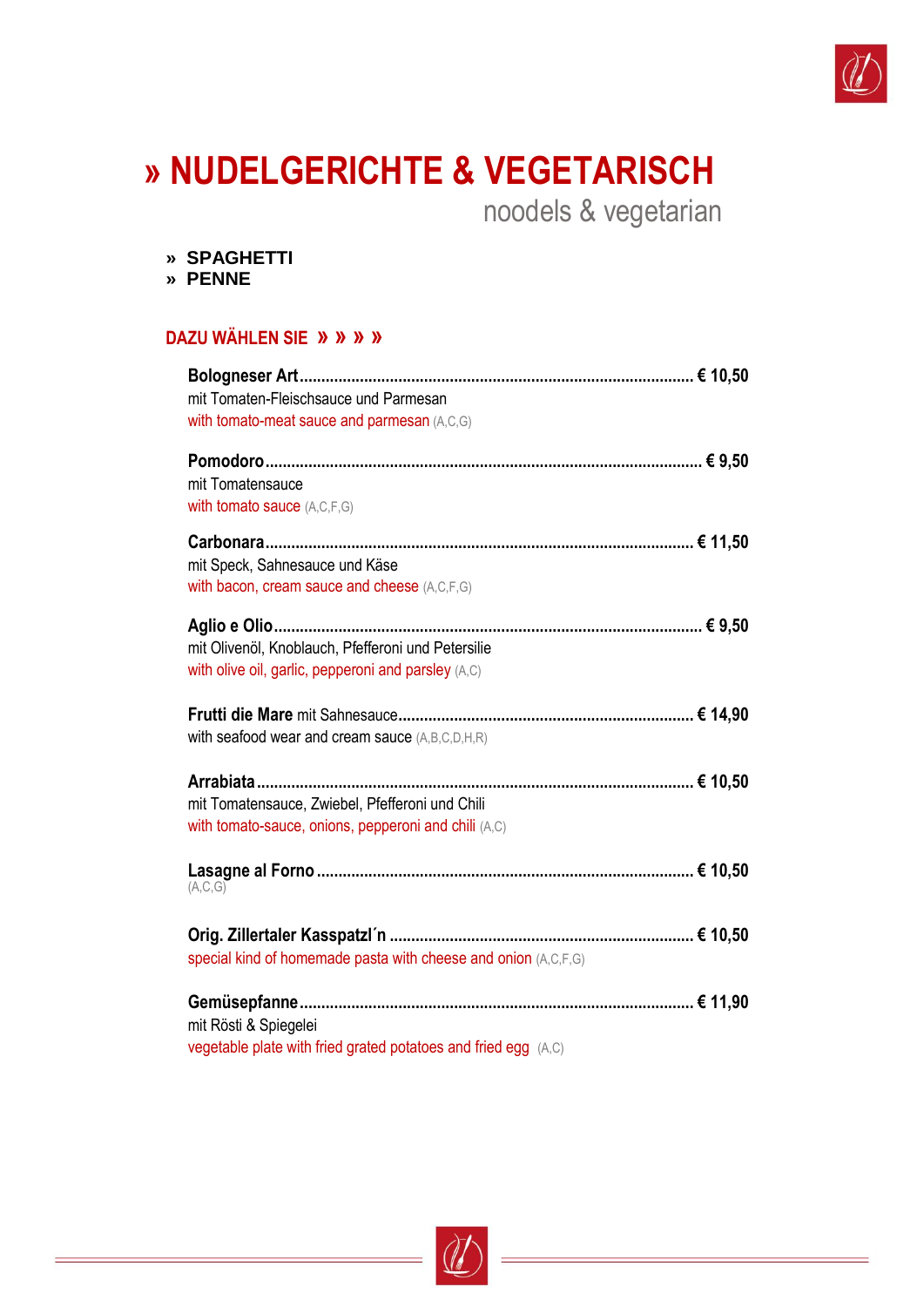

### » FISCHE fish

| in Weißweinsauce mit Kartoffelrösti und Broccoli<br>filet of salmon, in white wine sauce with roasted potatoes and broccoli (A,B,C,D,F,G,L,O) |
|-----------------------------------------------------------------------------------------------------------------------------------------------|
| in Knoblauchkräuterbutter, Kartoffeln und Gemüse<br>filet of zander, in garlic herb butter, potatoes and vegetables (A,D)                     |
| mit Kartoffeln und Sauce Tartare                                                                                                              |

baked jackfish filet with potatoes and sauce tartare (A,C,D,G)

## » TRADITIONELLES traditional dishes

| escalope filled with ham and cheese with chips (A,C,G)                                                                                                                                                                                    |
|-------------------------------------------------------------------------------------------------------------------------------------------------------------------------------------------------------------------------------------------|
| Viennese Schnitzel with chips (A,C,G,M)                                                                                                                                                                                                   |
| in Pilzrahmsauce mit Kartoffelkroketten<br>escalope with chanterelle-sauce croquettes (A,C,F,G,L,M)                                                                                                                                       |
| escalope with cream-sauce, homemade pasta (A,C,F,G,L,)                                                                                                                                                                                    |
| Filet in pikanter Pilzrahmsauce mit Eierspätzle und Gemüse<br>sirloin with chanterelle-sauce with spätzle and vegetables (A,C,F,G,L,)                                                                                                     |
| Holzhackersteak.<br>Schweinesteak mit Speck, Zwiebeln, Paprika und Pommes frites<br>pork filet with bacon, onions, peppers and chips (A,L)                                                                                                |
| verschiedene Grillspezialitäten und kleines Wiener Schnitzel,<br>Würzbutter, Pommes frites, Reis und Gemüsebouquet<br>mixed grill specialties and small Viennese Schnitzel, herb butter, chips, rice, vegetables (A,C,F,L)                |
| doppeltes Filetsteak auf Wunsch gebraten mit feiner Pfefferrahmsauce und Pilz-<br>rahmsauce, dazu verschiedenes Gemüse, Reis und Pommes frites<br>twice steak with pepper sauce and chanterelle sauce, vegetables, rice and chips (A,F,L) |

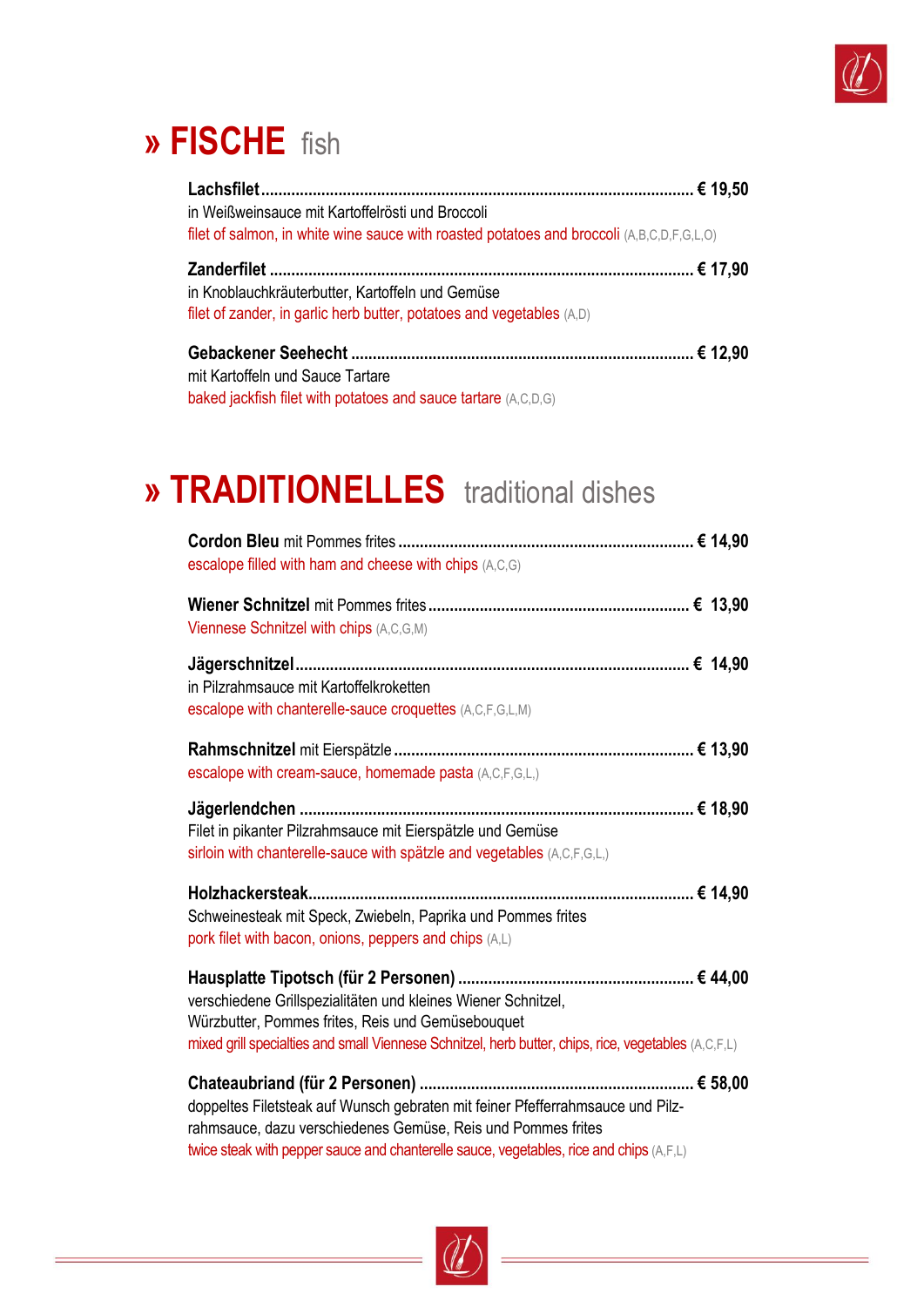## **» TRADITIONELLES** traditional dishes



| Schweinskotelette, kleines Rumpsteak Putenfilet,<br>Grillwürstel mit Kräuterbutter, Gemüse und Pommes frites<br>grilled cutlet, small rump steak and turkey filet, grilled sausage with<br>herb butter, vegetables and chips (A,L) |  |
|------------------------------------------------------------------------------------------------------------------------------------------------------------------------------------------------------------------------------------|--|
| Putensteak auf Toastbrot mit Salatkranz und Cocktailsauce<br>turkey steak on toast bread with salad and cocktail sauce (A,C,G)                                                                                                     |  |
| mit Reis und Gemüse<br>chicken-rice-pan with curry-fruit-sauce (A,G,L)                                                                                                                                                             |  |
| mit Pommes frites und Bohnengemüse<br>pepper steak with chips and beans (A,F,G,L)                                                                                                                                                  |  |
| mit Ofenkartoffel und Grillgemüse<br>steak with baked potato and grilled vegetables (G,L)                                                                                                                                          |  |
| mit Kräuterbutter, Pommes frites<br>with herb butter, chips (L)                                                                                                                                                                    |  |
| mit Speck, Zwiebel und Röstkartoffel<br>with bacon, onions and fried potatoes (??)                                                                                                                                                 |  |
| mit Kartoffelwedges<br>fried beef and onions in gravy with potatoes wedges (A,F,G,L)                                                                                                                                               |  |

#### » **AUF VORBESTELLUNG** pre order

| mit Sauerkraut und Semmelknödel                             |  |
|-------------------------------------------------------------|--|
| roaste pork knuckle with sauerkraut and bread dumpling (??) |  |
|                                                             |  |
|                                                             |  |
| mit Knoblauchbrot und Krautsalat                            |  |

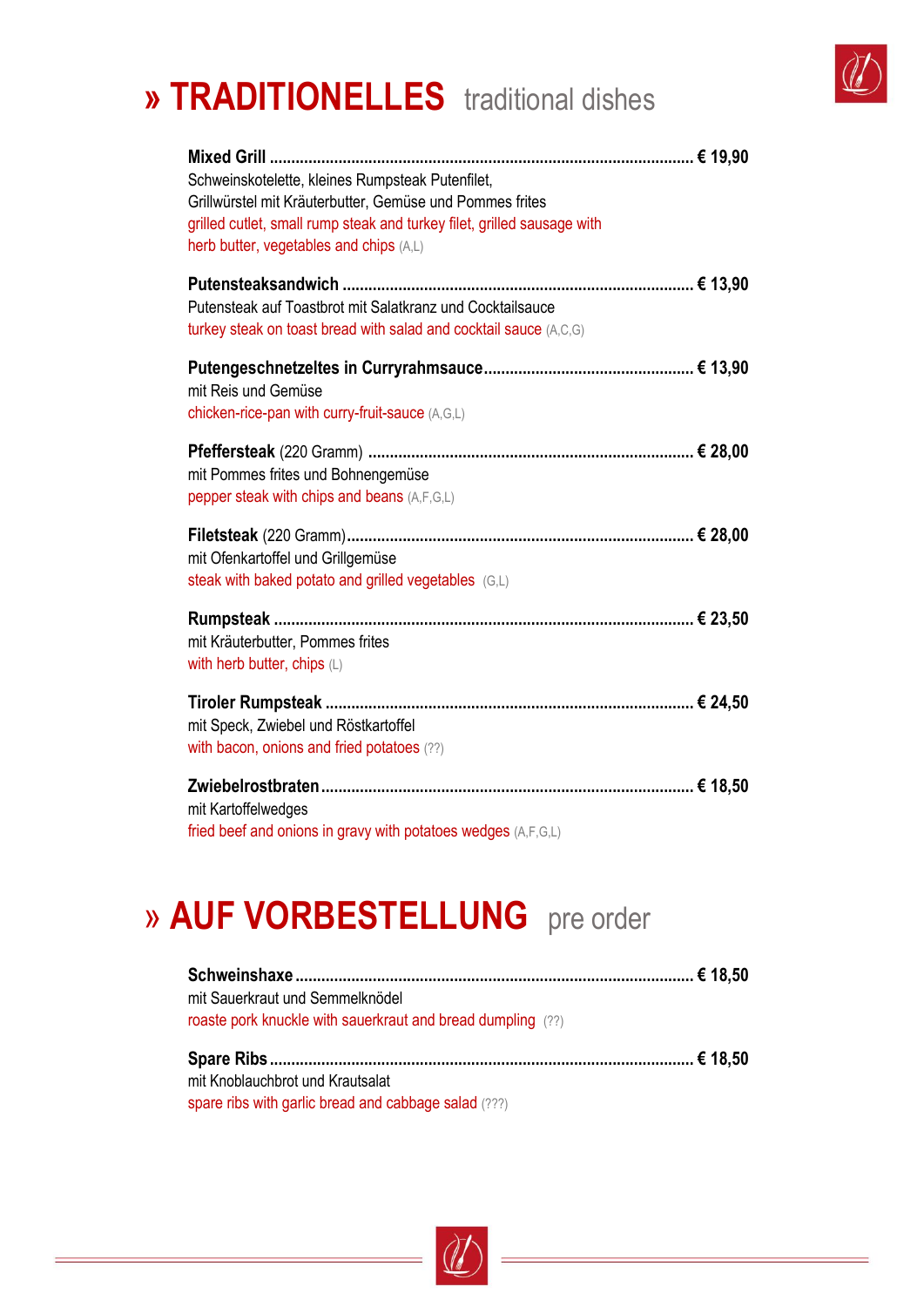

## **» DESSERTS**

| mit Vanilleeis gefüllt, Schokolade, Sahne<br>with vanillia ice cream, chocolate sauce and whipped cream (A,C,G) |  |
|-----------------------------------------------------------------------------------------------------------------|--|
| mit Apfelmus<br>with apple puree $(A, C, G)$                                                                    |  |
| in Vanillesauce oder mit Vanilleeis und Sahne<br>warm apple strudel in vanillia sauce (A,G)                     |  |
| mit Vanilleeis & Sahne<br>chocolate brownies with vanillia ice cream and whipped cream (A,G)                    |  |

#### **Eisspezialitäten - siehe Eiskarte**

Ice - specialities - see ice cream menu



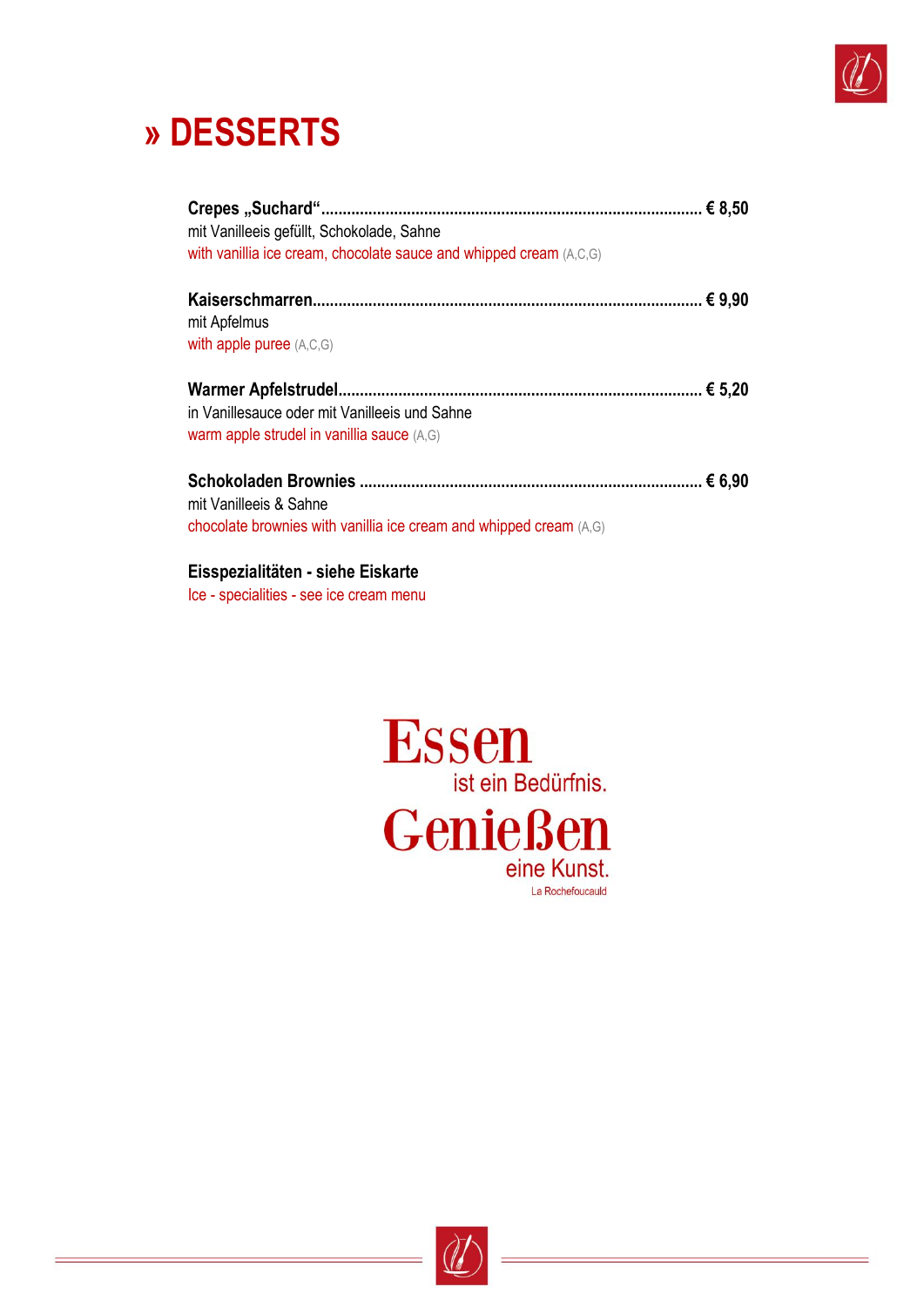



| Tomatensauce, Mozzarella-Käse und Oregano<br>tomato, mozzarella, oregano (A,G)                                               |
|------------------------------------------------------------------------------------------------------------------------------|
| Tomatensauce, Mozzarella-Käse und Salami<br>tomato, mozzarella, salami (A,G)                                                 |
| Tomatensauce, Mozzarella-Käse und Schinken<br>tomato, mozzarella, ham (A,G)                                                  |
| Tomatensauce, Mozzarella-Käse, Schinken und Ananas<br>tomato, mozzarella, ham, pineapple (A,G)                               |
| Tomatensauce, Mozzarella-Käse, scharfe Salami und Peperoni<br>tomato, mozzarella, hot salami, peppers (A,G)                  |
| Tomatensauce, Mozzarella-Käse, Thunfisch, Zwiebel und Oliven<br>tomato, mozzarella, tuna, onions, olives (A,G,D)             |
| Tomatensauce, Mozzarella-Käse, Schinken, Champignons<br>tomato, mozzarella, ham, mushrooms (A,G)                             |
| Tomatensauce, Mozzarella-Käse, Rucola und frische Parmesan chips<br>tomato, mozzarella, rocket salad, parmesan chips (A,G)   |
| Tomatensauce, Mozzarella-Käse, Sardellen-Filet und Kapern<br>tomato, mozzarella, anchovy, caper (A,G,D)                      |
| Tomatensauce, Mozzarella-Käse, Schinken, Champignons und Artischocken<br>tomato, mozzarella, ham, mushrooms, artichoke (A,G) |
| Tomatensauce und 4 Käsesorten<br>tomato, mozzarella, 4 different types of cheese (A,G)                                       |
| Bolognesesauce, Mozzarella-Käse, Salami, Thunfisch und Schafskäse<br>tomato, mozzarella, salami, tuna, feta cheese (A,G,D,L) |
| Tomatensauce, Mozzarella-Käse, Champignons und Gemüse<br>tomato, mozzarella, mushrooms, vegetables (A,G)                     |
| ausgenommen Meeresfrüchte,<br><sup>.</sup> zusätzliche Belag € 1.50                                                          |

| jeder zusätzliche Belag  € 1,50 | ausgenommen Meerestrüchte.                  |  |
|---------------------------------|---------------------------------------------|--|
| (additional pizza flooring)     |                                             |  |
|                                 | (except seafood wear, parma ham and salmon) |  |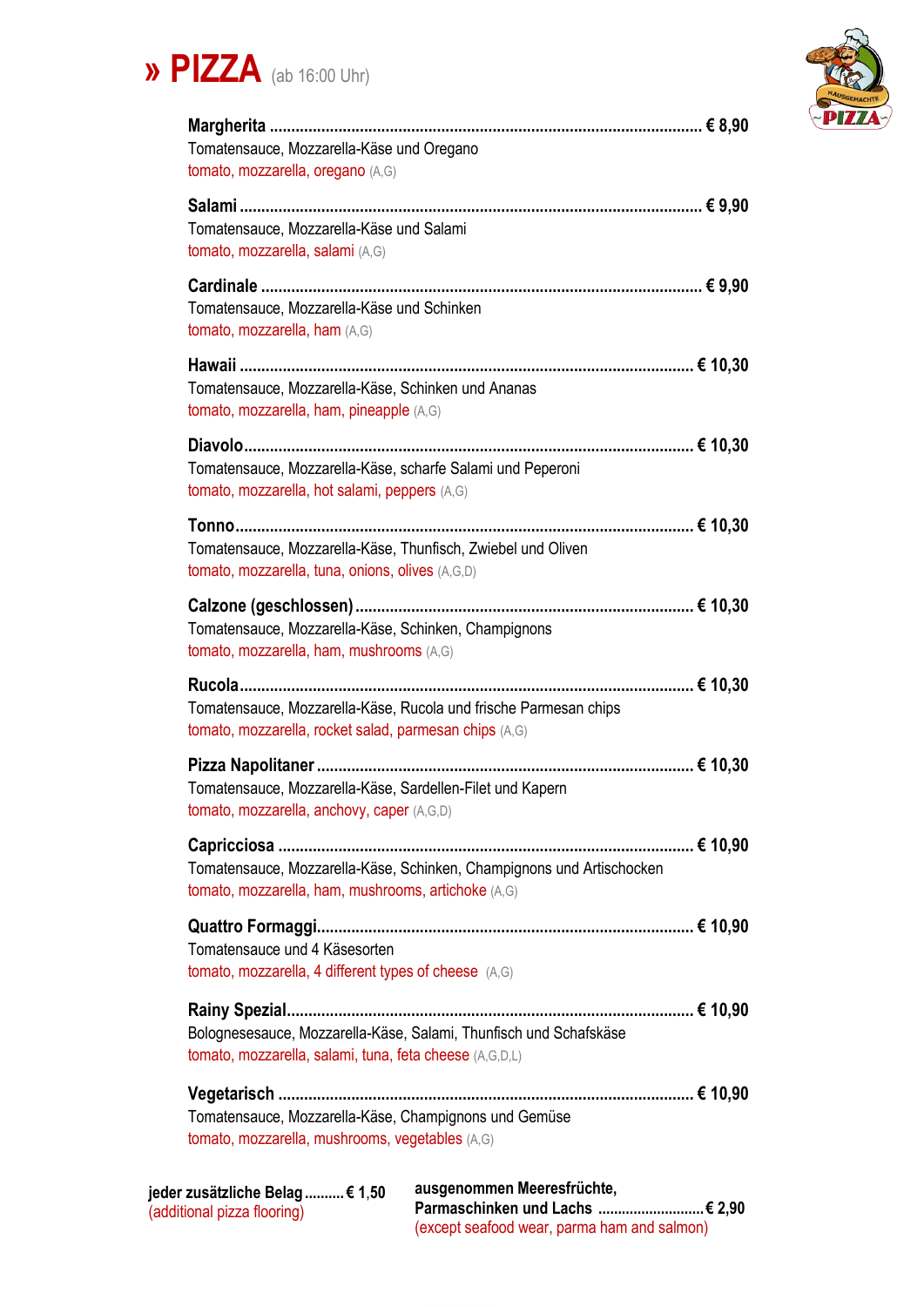



| Tomatensauce, Mozzarella-Käse, Speck, Mais und Spiegelei<br>tomato, mozzarella, bacon, sweet corn, fried egg (A,G,C)                                                            |
|---------------------------------------------------------------------------------------------------------------------------------------------------------------------------------|
|                                                                                                                                                                                 |
| Tomatensauce, Mozzarella-Käse, Blattspinat und Schafskäse                                                                                                                       |
| tomato, mozzarella-cheese, leaf spinach and feta cheese (A,C,G)                                                                                                                 |
| Tomatensauce, Mozzarella-Käse, Speck, Salsiccia (scharfe Salami), Zwiebel, Bratwurstscheiben<br>tomato, mozzarella, bacon, salsiccia (hot salami), onions, sausage (A,G,M)      |
|                                                                                                                                                                                 |
| Tomatensauce, Mozzarella-Käse, Cocktailtomaten, Rucola, Parmesan chips, Balsamico Glace<br>tomato, mozzarella, cocktail tomatoes, rucola, parmesan chips, balsamic glace(A,G,O) |
|                                                                                                                                                                                 |
| Tomatensauce, Mozzarella-Käse, Schinken, Paprika, Spargel und Gorgonzola<br>tomato, mozzarella, ham, sweet pepper, asparagus, gorgonzola (A,G)                                  |
|                                                                                                                                                                                 |
| Tomatensauce, Mozzarella-Käse, Salami, Schinken, Speck und scharfe Peperoni<br>(very hot!) tomato, mozzarella, salami, ham, bacon, peppers (A,G)                                |
|                                                                                                                                                                                 |
| Tomatensauce, Mozzarella-Käse, Salami, Speck, Zwiebel und Paprika<br>tomato, mozzarella, salami, bacon, onion, sweet peppers (A,G)                                              |
| Tomatensauce, Mozzarella-Käse, Graukäse, Speck und Sauerkraut,<br>tomato, mozzarella, tyrolean grey strong cheese, bacon, sauerkraut (A,G,M,O)                                  |
| Tomatensauce, Mozzarella-Käse, Salami, Zwiebel, Gorgonzola und extra Hausdressing<br>tomato, mozzarella-cheese, salami, onion, gorgonzola, seperate house dressing              |
| Tomatensauce, Mozzarella-Käse, Schinken, Salat und extra Hausdressing<br>tomato, mozzarella, ham, salad, seperate house dressing (A,G)                                          |
| Tomatensauce, Mozzarella-Käse und Meeresfrüchte<br>tomato, mozzarella, and seafood wear (A,D,G,R)                                                                               |
| Tomatensauce, Mozzarella-Käse, Räucherlachs, Kapern und Zwiebel<br>tomato, mozzarella, smoked salmon, caper, onions (A,G,D)                                                     |
| Tomatensauce, Mozzarella-Käse, Parmaschinken, Rucola und frische Parmesan chips<br>tomato, mozzarella, parma ham, rocket salad, parmesan chips (A,G)                            |

**ausgenommen Meeresfrüchte, Parmaschinken und Lachs ...........................€ 2,90** (except seafood wear, parma ham and salmon)